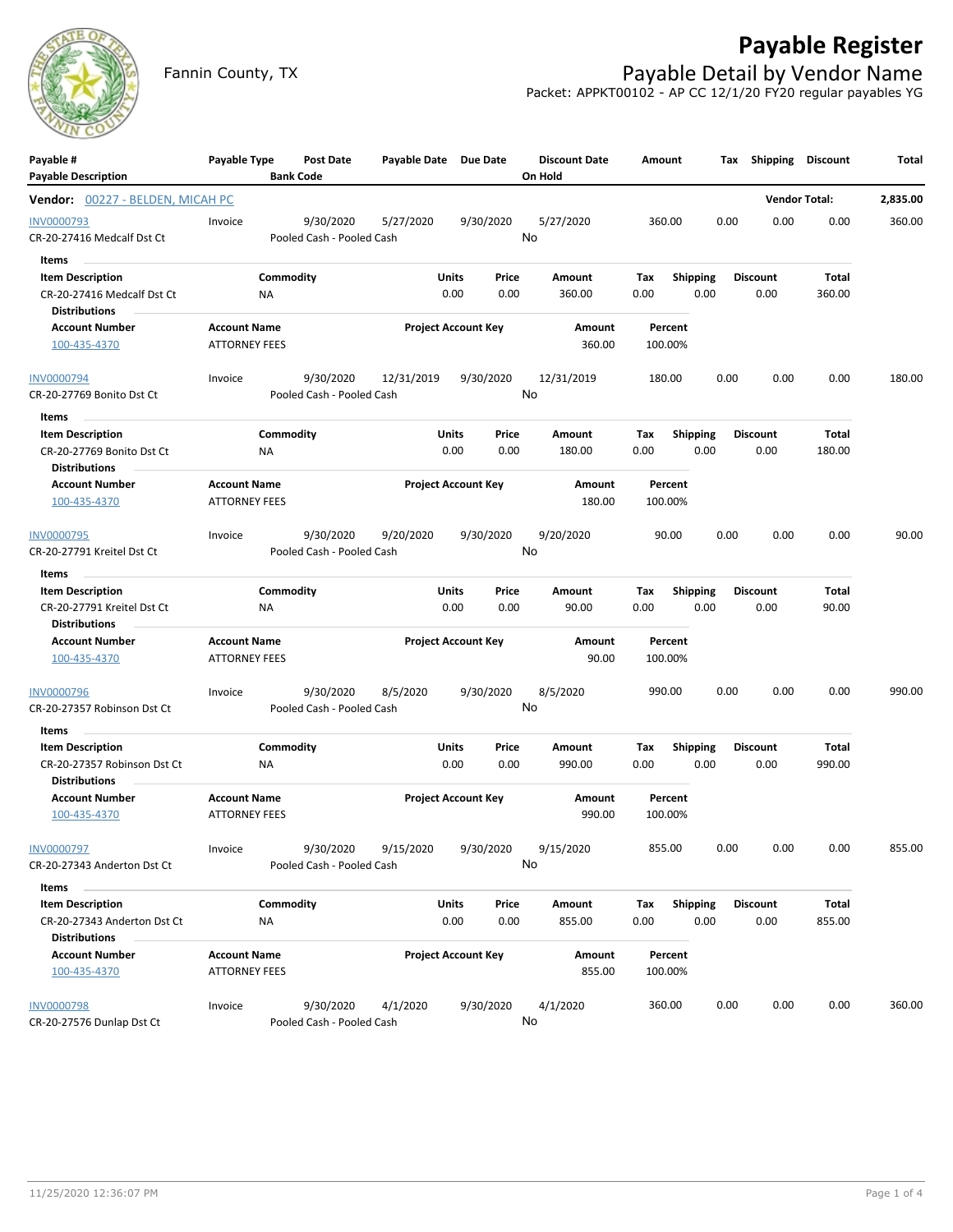| Payable Register                                     |                                             |                                        |                       |                            |                                 |                    |                         | Packet: APPKT00102 - AP CC 12/1/20 FY20 regular payables YG |                      |              |
|------------------------------------------------------|---------------------------------------------|----------------------------------------|-----------------------|----------------------------|---------------------------------|--------------------|-------------------------|-------------------------------------------------------------|----------------------|--------------|
| Payable #<br><b>Payable Description</b>              | Payable Type                                | Post Date<br><b>Bank Code</b>          | Payable Date Due Date |                            | <b>Discount Date</b><br>On Hold | Amount             |                         | Tax Shipping Discount                                       |                      | <b>Total</b> |
| Items                                                |                                             |                                        |                       | Price                      | <b>Amount</b>                   |                    |                         | <b>Discount</b>                                             | <b>Total</b>         |              |
| <b>Item Description</b><br>CR-20-27576 Dunlap Dst Ct | ΝA                                          | Commodity                              |                       | Units<br>0.00<br>0.00      | 360.00                          | Tax<br>0.00        | <b>Shipping</b><br>0.00 | 0.00                                                        | 360.00               |              |
| <b>Distributions</b>                                 |                                             |                                        |                       |                            |                                 |                    |                         |                                                             |                      |              |
| <b>Account Number</b><br>100-435-4370                | <b>Account Name</b><br><b>ATTORNEY FEES</b> |                                        |                       | <b>Project Account Key</b> | Amount<br>360.00                | Percent<br>100.00% |                         |                                                             |                      |              |
| Vendor: 00183 - GOHEEN & O'TOOLE                     |                                             |                                        |                       |                            |                                 |                    |                         |                                                             | <b>Vendor Total:</b> | 416.50       |
| <b>INV0000799</b>                                    | Invoice                                     | 9/30/2020                              | 9/30/2020             | 9/30/2020                  | 9/30/2020                       | 416.50             |                         | 0.00<br>0.00                                                | 0.00                 | 416.50       |
| CR-17-26516 Prosser Dst Ct                           |                                             | Pooled Cash - Pooled Cash              |                       |                            | No                              |                    |                         |                                                             |                      |              |
| Items                                                |                                             |                                        |                       |                            |                                 |                    |                         |                                                             |                      |              |
| <b>Item Description</b>                              |                                             | Commodity                              |                       | Units<br>Price             | Amount                          | Tax                | <b>Shipping</b>         | <b>Discount</b>                                             | Total                |              |
| CR-17-26516 Prosser Dst Ct                           | <b>NA</b>                                   |                                        |                       | 0.00<br>0.00               | 416.50                          | 0.00               | 0.00                    | 0.00                                                        | 416.50               |              |
| <b>Distributions</b>                                 |                                             |                                        |                       |                            |                                 |                    |                         |                                                             |                      |              |
| <b>Account Number</b><br>100-435-4370                | <b>Account Name</b><br><b>ATTORNEY FEES</b> |                                        |                       | <b>Project Account Key</b> | Amount<br>416.50                | Percent<br>100.00% |                         |                                                             |                      |              |
| Vendor: 00010 - HOLLAND, JORDAN PLLC                 |                                             |                                        |                       |                            |                                 |                    |                         |                                                             | <b>Vendor Total:</b> | 2,341.75     |
| <b>INV0000800</b>                                    | Invoice                                     | 9/30/2020                              | 9/30/2020             | 9/30/2020                  | 9/30/2020                       | 867.00             |                         | 0.00<br>0.00                                                | 0.00                 | 867.00       |
| CR-20-27517 Autry Dst Ct                             |                                             | Pooled Cash - Pooled Cash              |                       |                            | No                              |                    |                         |                                                             |                      |              |
| Items                                                |                                             |                                        |                       |                            |                                 |                    |                         |                                                             |                      |              |
| <b>Item Description</b>                              |                                             | Commodity                              |                       | Units<br>Price             | Amount                          | Tax                | <b>Shipping</b>         | <b>Discount</b>                                             | Total                |              |
| CR-20-27517 Autry Dst Ct<br><b>Distributions</b>     | ΝA                                          |                                        |                       | 0.00<br>0.00               | 867.00                          | 0.00               | 0.00                    | 0.00                                                        | 867.00               |              |
| <b>Account Number</b>                                | <b>Account Name</b>                         |                                        |                       | <b>Project Account Key</b> | Amount                          | Percent            |                         |                                                             |                      |              |
| 100-435-4370                                         | <b>ATTORNEY FEES</b>                        |                                        |                       |                            | 867.00                          | 100.00%            |                         |                                                             |                      |              |
| INV0000801<br>CR-20-27677 Burkhart Dst Ct            | Invoice                                     | 9/30/2020<br>Pooled Cash - Pooled Cash | 9/30/2020             | 9/30/2020                  | 9/30/2020<br>No                 | 199.75             |                         | 0.00<br>0.00                                                | 0.00                 | 199.75       |
| Items                                                |                                             |                                        |                       |                            |                                 |                    |                         |                                                             |                      |              |
| <b>Item Description</b>                              |                                             | Commodity                              | <b>Units</b>          | Price                      | Amount                          | Tax                | <b>Shipping</b>         | <b>Discount</b>                                             | Total                |              |
| CR-20-27677 Burkhart Dst Ct<br><b>Distributions</b>  | <b>NA</b>                                   |                                        |                       | 0.00<br>0.00               | 199.75                          | 0.00               | 0.00                    | 0.00                                                        | 199.75               |              |
| <b>Account Number</b>                                | <b>Account Name</b>                         |                                        |                       | <b>Project Account Key</b> | Amount                          | Percent            |                         |                                                             |                      |              |
| 100-435-4370                                         | <b>ATTORNEY FEES</b>                        |                                        |                       |                            | 199.75                          | 100.00%            |                         |                                                             |                      |              |
| <b>INV0000802</b><br>FA-20-44915 AW/KE Dst Ct        | Invoice                                     | 9/30/2020<br>Pooled Cash - Pooled Cash | 9/29/2020             | 9/30/2020                  | 9/29/2020<br>No                 | 1,275.00           |                         | 0.00<br>0.00                                                | 0.00                 | 1,275.00     |
| Items                                                |                                             |                                        |                       |                            |                                 |                    |                         |                                                             |                      |              |
| <b>Item Description</b>                              |                                             | Commodity                              |                       | Units<br>Price             | Amount                          | Tax                | <b>Shipping</b>         | <b>Discount</b>                                             | Total                |              |
| FA-20-44915 AW/KE Dst Ct<br><b>Distributions</b>     | ΝA                                          |                                        |                       | 0.00<br>0.00               | 1,275.00                        | 0.00               | 0.00                    | 0.00                                                        | 1,275.00             |              |
| <b>Account Number</b>                                | <b>Account Name</b>                         |                                        |                       | <b>Project Account Key</b> | Amount                          | Percent            |                         |                                                             |                      |              |
| 100-435-4360                                         | ATTORNEY FEES- CPS CASES                    |                                        |                       |                            | 1,275.00                        | 100.00%            |                         |                                                             |                      |              |
| Vendor: 00817 - SMITH, THOMAS SCOTT                  |                                             |                                        |                       |                            |                                 |                    |                         |                                                             | <b>Vendor Total:</b> | 382.30       |
| <b>INV0000803</b>                                    | Invoice                                     | 9/30/2020                              | 9/30/2020             | 9/30/2020                  | 9/30/2020                       | 382.30             |                         | 0.00<br>0.00                                                | 0.00                 | 382.30       |
| CR-20-27395 Garza Dst Ct                             |                                             | Pooled Cash - Pooled Cash              |                       |                            | No                              |                    |                         |                                                             |                      |              |
| Items                                                |                                             |                                        |                       |                            |                                 |                    |                         |                                                             |                      |              |
| <b>Item Description</b>                              |                                             | Commodity                              |                       | Units<br>Price             | Amount                          | Tax                | <b>Shipping</b>         | <b>Discount</b>                                             | Total                |              |
| CR-20-27395 Garza Dst Ct                             | ΝA                                          |                                        |                       | 0.00<br>0.00               | 382.30                          | 0.00               | 0.00                    | 0.00                                                        | 382.30               |              |
| <b>Distributions</b>                                 |                                             |                                        |                       |                            |                                 |                    |                         |                                                             |                      |              |
| <b>Account Number</b><br>100-435-4370                | <b>Account Name</b><br><b>ATTORNEY FEES</b> |                                        |                       | <b>Project Account Key</b> | Amount<br>382.30                | Percent<br>100.00% |                         |                                                             |                      |              |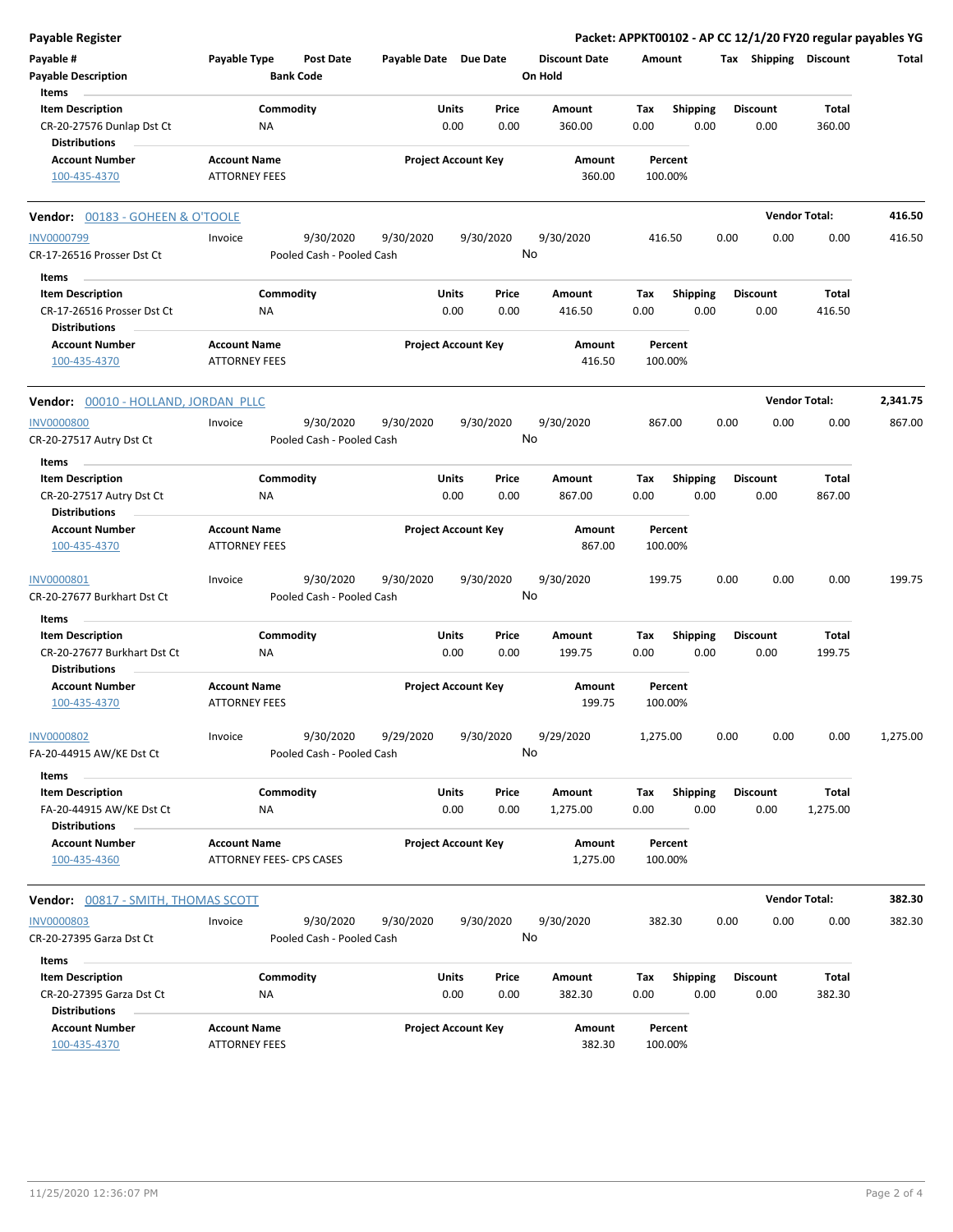## Payable Summary

| Type    | Count               | Gross    | Тах  | Shipping | <b>Discount</b> | Total    | <b>Manual Payment</b> | <b>Balance</b> |
|---------|---------------------|----------|------|----------|-----------------|----------|-----------------------|----------------|
| Invoice |                     | 5.975.55 | 0.00 | 0.00     | 0.00            | 5.975.55 | 0.00                  | 5,975.55       |
|         | <b>Grand Total:</b> | 5,975.55 | 0.00 | 0.00     | 0.00            | 5,975.55 | 0.00                  | 5,975.55       |